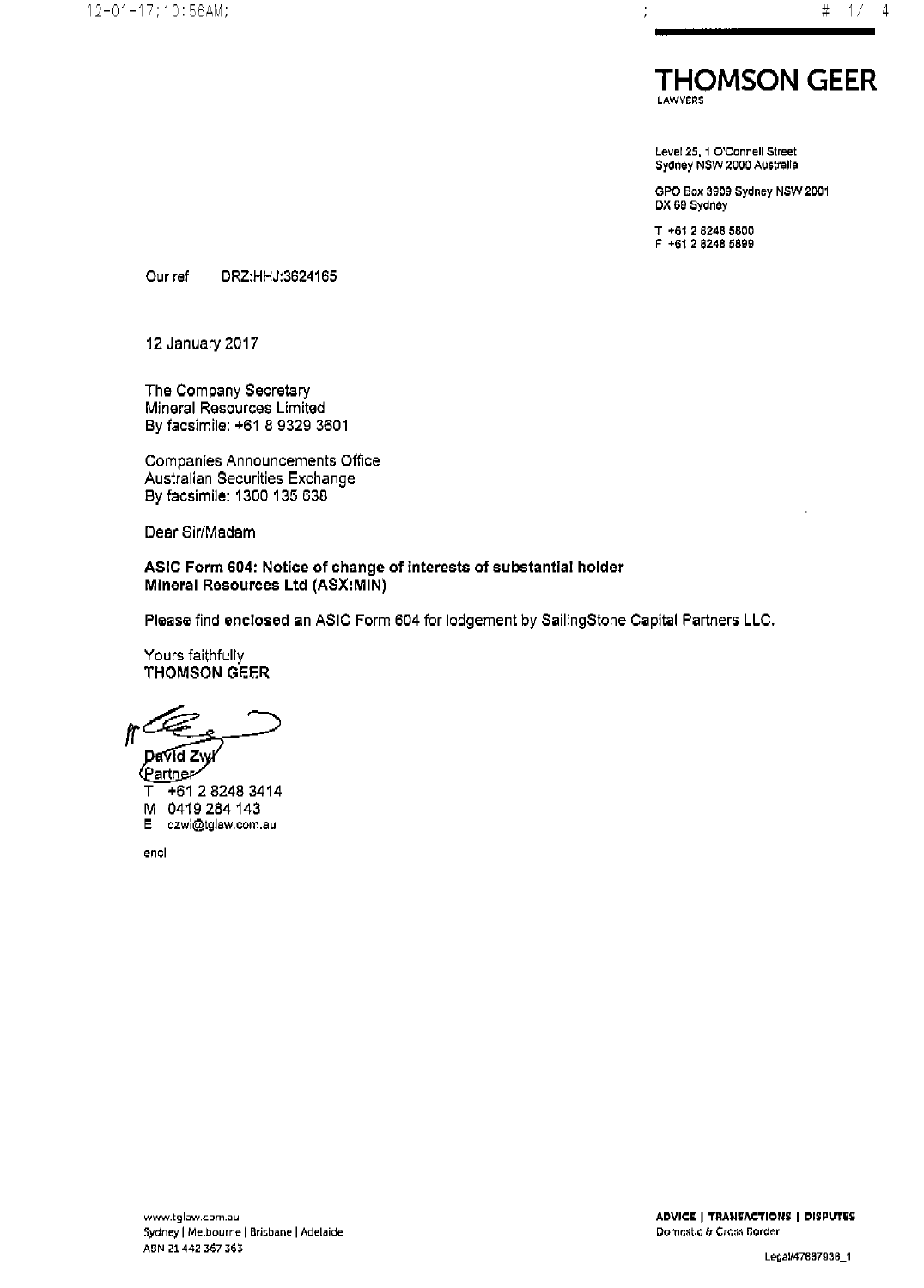$2/$  $\#$ 

 $\overline{4}$ 

 $\frac{1}{2}$ 

## **Form 604 Corporations Act 2001**

## Section 671B

# Notice of change of interests of substantial holder

| To Company Name/Scheme                          |             | Mineral Resources Limited         |  |  |  |
|-------------------------------------------------|-------------|-----------------------------------|--|--|--|
| <b>ACN/ARSN</b>                                 | 118 549 910 |                                   |  |  |  |
| 1. Details of substantial holder (1)            |             |                                   |  |  |  |
| Name                                            |             | SallingStone Capital Partners LLC |  |  |  |
| ACN/ARSN (if applicable)                        | N/A         |                                   |  |  |  |
| There was a change in the interests of the      |             |                                   |  |  |  |
| substantial holder on                           |             | 10/01/2017                        |  |  |  |
| The previous notice was given to the company on |             | 09/11/2016                        |  |  |  |

#### 2. Previous and present voting power

The provious notice was dated

The total number of votes attached to all the voting shares in the company or voting interests in the scheme that the substantial holder or an associate (2) had a relevant interest (3) in when last required, and when now required, to give a substantial holding notico to the company or scheme, are as follows:

09/11/2016

|                         | _________<br>Previous notice |                  | -----------<br>Present notice |                       |
|-------------------------|------------------------------|------------------|-------------------------------|-----------------------|
| Class of securities (4) | . .<br>Person's votes        | Voting power (5) | Person's votes                | Voting power (5)<br>. |
| Ordinary shares         | 13,307,388<br>.              | ------<br>11%    | 1.423.215                     | 6.11%                 |

#### 3. Changes in relevant interests

Particulars of each change in, or change in the nature of, a relevant Interest of the substantial holder or an associate in voting securities of the company or scheme, since the substantial holder was last required to give a substantial holding notice to the company or scheme are as follows:

| οf<br>Date<br>change | whose<br>Porson's<br>relevant<br>interest<br>changed          | change<br>Nature<br>σf<br>(6) | Consideration given in<br>relation to change (7) | Class and number<br>securities<br>of<br>affected | Person's<br>votes<br>affected |
|----------------------|---------------------------------------------------------------|-------------------------------|--------------------------------------------------|--------------------------------------------------|-------------------------------|
| 8/11/2016            | SallingStone<br><b>Capital Partners</b><br>LLC (SallingStone) | Sale of shares                | AUD \$2,980,627.17                               | 249,790 ordinary<br>shares                       | 249,790 ordinary<br>shares    |
| 15/11/2016           | SallingStone                                                  | Sale of shares                | AUD \$9,636,066.54                               | 785,000 ordinary<br>shares                       | 785,000 ordinary<br>shares    |
| 16/11/2016           | SallingStone                                                  | Sale of shares                | AUD \$4,175,252.02                               | 352.883 ordinary<br>shares                       | 352,883 ordinary<br>shares    |
| 17/11/2016           | SallingStone                                                  | Sale of shares                | AUD \$1,188,343.61                               | 96,909 ordinary<br>shares                        | 96,909 ordinary<br>shares     |
| 21/11/2016           | SallingStone                                                  | Sale of shares                | AUD \$148,840.25                                 | 12,100 ordinary<br>shares                        | 12,100 ordinary<br>shares     |
| 29/11/2016           | SailingStone                                                  | Purchase of shares            | AUD \$1,029,830.43                               | 78.588 ordinary<br>shares                        | 78,588 ordinary<br>sharos     |
| 1/12/2016            | SailingStone                                                  | Sale of shares                | AUD \$1,910,275.62                               | 154,650 ordinary<br>shares                       | 154.650 ordinary<br>shares    |
| 1/12/2016            | SailingStone                                                  | Purchase of shares            | AUD \$741,900.42                                 | 60,000 ordinary<br>shares                        | 60.000 ordinary<br>shares     |
| 2/12/2016            | SailingStone                                                  | Salo of shares                | AUD \$154,139.30                                 | 12,660 ordinary<br>shares                        | 12,660 ordinary<br>shares     |
| 13/12/2016           | SailingStone                                                  | Sale of shares                | AUD \$267,006.87                                 | 22,134 ordinary<br>shares                        | 22.134 ordinary<br>shares     |
| 14/12/2016           | SailingStone                                                  | Sale of shares                | AUD \$256,324.39                                 | 20,920 ordinary<br>chares                        | 20.920 ordinary<br>shares     |
| 20/12/2016           | SailingStone                                                  | Sale of shares                | AUD \$1,076,993.99                               | 91,990 ordinary<br>shares                        | 91.990 ordinary<br>shares     |
| 20/12/2016           | SallingStone                                                  | Sale of shares                | AUD \$66,940,71                                  | 5,760 ordinary<br>shares                         | 5,760 ordinary<br>shares      |
| 22/12/2016           | SallingStone                                                  | Purchase of shares            | AUD \$236,822.12                                 | 20,220 ordinary<br>shares                        | 20,220 ordinary<br>shares     |
| 27/12/2016           | SallingStone                                                  | Disposal of shares            | AUD \$414,573.39                                 | 35,343 ordinary<br>shares                        | 35,343 ordinary<br>shares     |
| 5/01/2017            | SallingStone                                                  | Sale of shares                | AUD \$2,158,896.19                               | 172,832 ordinary<br>shares                       | 172,832 ordinary<br>shares    |
| 10/01/2017           | SallingStone                                                  | Sale of shares                | AUD \$371,584.48                                 | 30,010 ordinary<br>shares                        | 30,010 ordinary<br>shares     |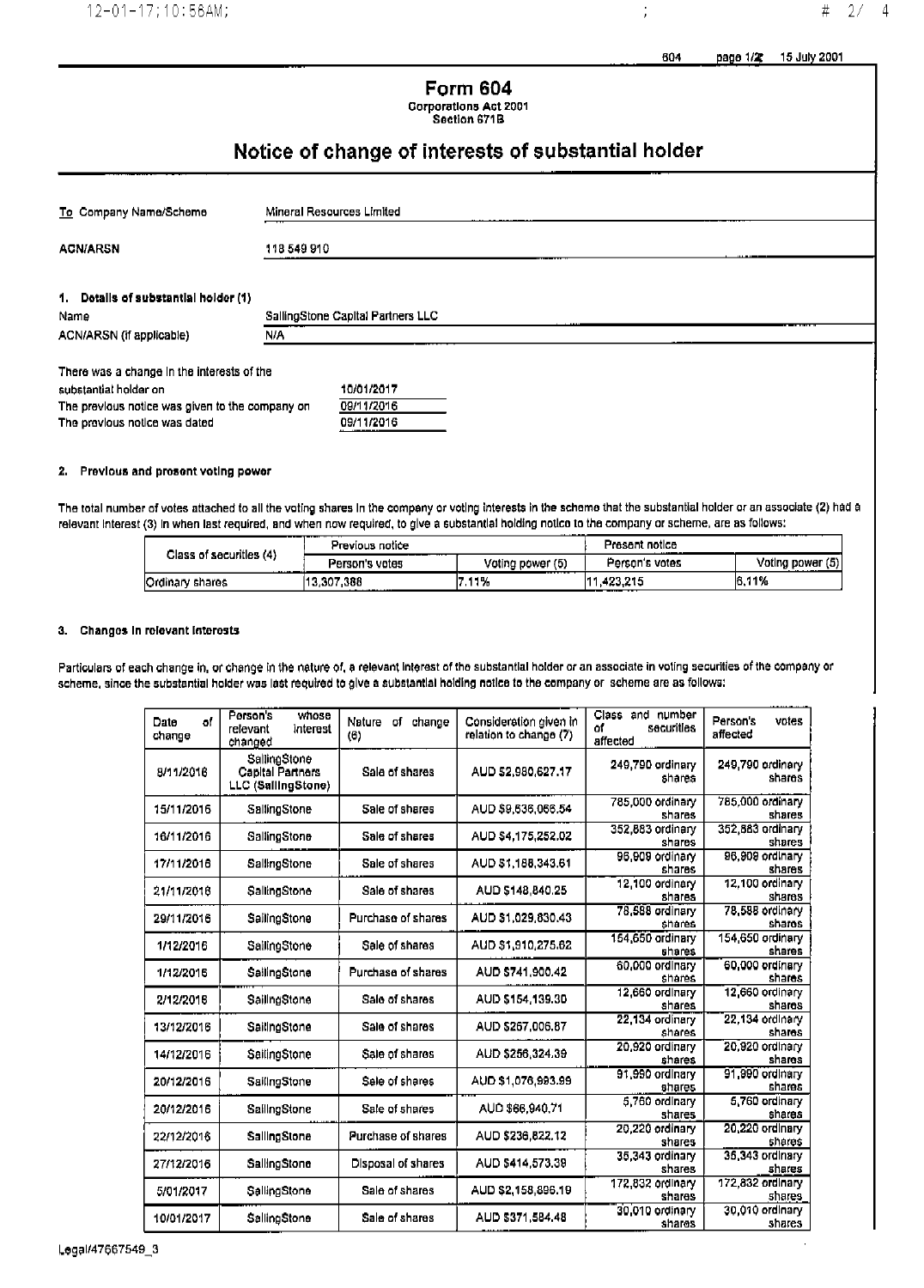$3/$ 

 $\overline{4}$ 

#

#### 4. **Present relevant interests**

#### Particulars of each relevant interest of the substantial holder in voting securities after the change are as follows:

| Holder of<br>relevant<br>Interest | Registered<br>holder of<br>securities                                                                                                                              | Person entitled<br>to be registered<br>as holder (8)                              | Nature of<br>relevant<br>interest (6)                                                                                                                                                                                                                       | Class and<br>number of<br>securities | Person's<br>votes |
|-----------------------------------|--------------------------------------------------------------------------------------------------------------------------------------------------------------------|-----------------------------------------------------------------------------------|-------------------------------------------------------------------------------------------------------------------------------------------------------------------------------------------------------------------------------------------------------------|--------------------------------------|-------------------|
| SailingStone                      | IBMO Harris Bank;<br>lCitibank: BNY Mellon: .<br>lCredit Suisse: JP_<br>Morgan; Northern Trust; Investment manager<br>RBC; State Street; UBS for a range of client | SallingStone holds<br>ilts relevant Interest<br>in its capacity as<br>portfollos. | lSallingStone holds its relevant<br>linterest by having the power to<br>exercise, control the exercise<br>lof or disposal of the securities<br>ito which the relevant interest<br>relations in the ordinary course<br>of investment management<br>business. | 11.423.215<br>lordinary shares       | 6.11%             |

#### 5. Changes in association

The persons who have become associates (2) of, ceased to be associates of, or have changed the nature of their association (9) with, the substantial holder in relation to voting interests in the company or scheme are as follows:

| --- - -- ---------------<br>-----<br>Name and ACN/ARSN (if applicable) | Nature of association<br>---<br>------<br>------ |
|------------------------------------------------------------------------|--------------------------------------------------|
|                                                                        |                                                  |
|                                                                        | .<br>----                                        |

#### 6. Addresses

The addresses of persons named in this form are as follows:

| Name                              | Address                                                                   |
|-----------------------------------|---------------------------------------------------------------------------|
| SailingStone Capital Partners LLC | One California Street, 30th Floor, San Francisco, CA 94111 USA<br>_______ |
|                                   |                                                                           |

### **Signature**

print name Kathlyne Kiale

capacity

date

Chief Compliance Officer

12/01/2017

sign here

Kathline Fiare

#### **DIRECTIONS**

- If there are a number of substantial holders with similar or related relevant interests (eg. a corporation and its related corporations, or the manager and<br>trustee of an equity trust), the names could be included in an ann  $(1)$ they may be referred to throughout the form as a specifically named group if the membership of each group, with the names and addresses of members is clearly set out in paragraph 6 of the form.
- See the definition of "associate" In section 9 of the Corporations Act 2001.  $(2)$
- See the definition of "relevant interest" in sections 608 and 671B(7) of the Corporations Act 2001.  $(3)$
- The voting shares of a company constitute one class unless divided into separate classes.  $(4)$
- The person's votes divided by the total votes in the body corporate or scheme multiplied by 100.  $(5)$
- $(6)$ Include details of:
	- any relevant agreement or other circumstances because of which the change in relevant interest occurred. If subsection 671B(4) applies, a copy of (a) any document setting out the terms of any relevant agreement, and a statement by the person giving full and accurate details of any contract, scheme or arrangement, must accompany this form, together with a written stateme